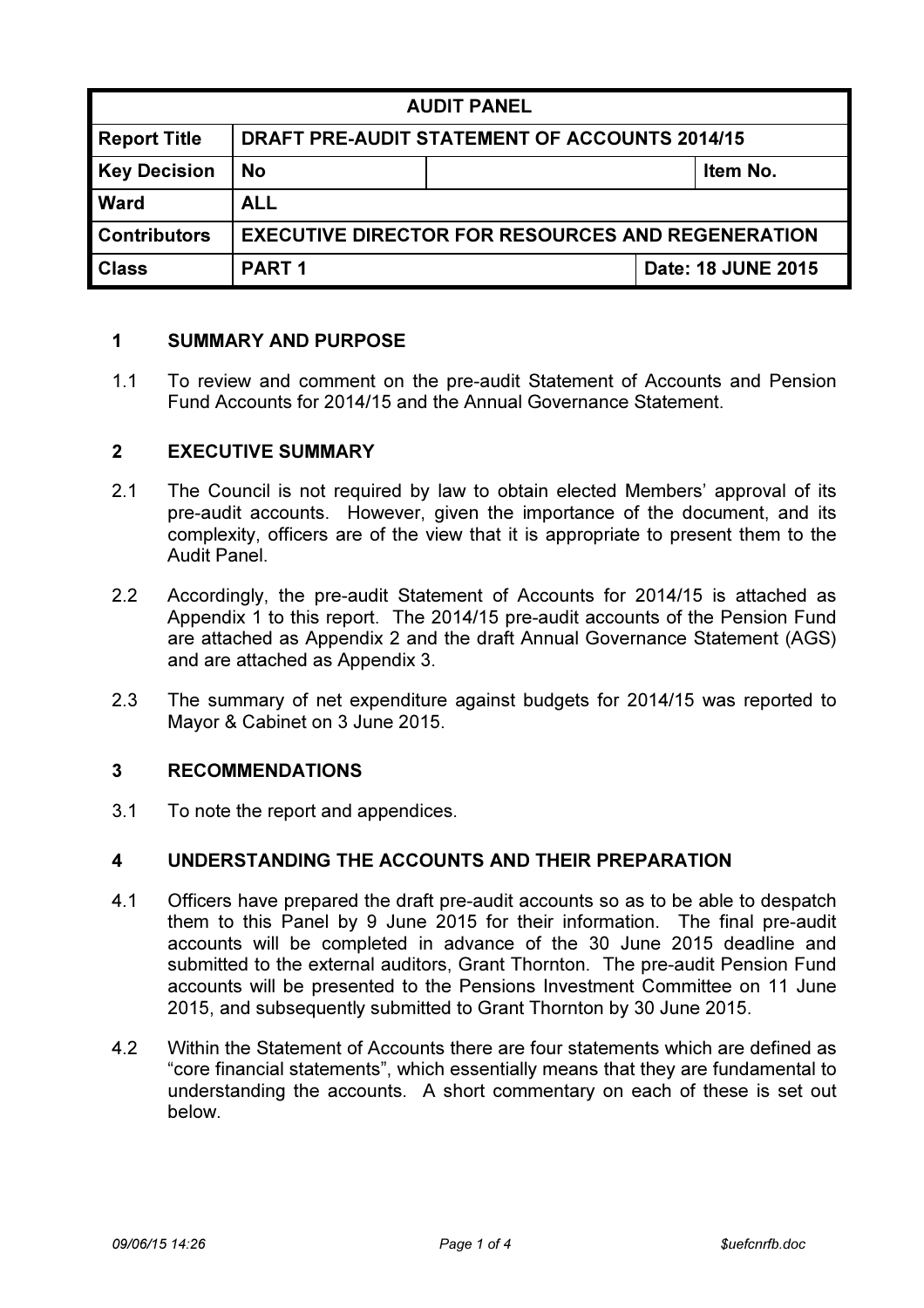# Movement in Reserves Statement (MiRS)

4.3 This shows the movement in the year in the different reserves held by the Council, analysed into 'usable' which can be used to fund expenditure and 'unusable' which are technical and cannot be used to fund expenditure. This summarises the available resources that can be used to fund future expenditure and to manage financial risks.

## Comprehensive Income and Expenditure Statement (CIES)

4.4 The CIES sets out the total expenditure by the authority in the 2014/15 financial year, some £1.3bn. The format of the CIES is completely different to the council's management accounts, which present income and expenditure by Directorate. However, a reconciliation between the two is provided by note 21 to the core financial statements, segmental reporting, which discloses net expenditure by directorate in a form that Members will be familiar with from the Outturn report.

## Balance Sheet

4.5 The balance sheet reports the 'total equity' of the council, and shows that it is similar to that of last year, around £1.05bn as at 31 March 2015 compared with some £0.97bn as at March 2014.

#### Cash Flow Statement

4.6 The Cash Flow Statement shows the changes in cash and cash equivalents of the Council during the 2014/15 financial year. This statement is more valuable to understanding the financial health of private companies rather than local authorities, since most local authority funding comes either from government grants or from local property taxation.

#### Other Statements

- 4.7 Members' attention is also drawn to the following financial statements, which although not technically defined as "core financial statements" are very important to understanding key aspects of local authority services and financing.
	- The Housing Revenue Account (HRA) which presents the financial transactions relating to the provision of council housing; and
	- The Collection Fund which presents a summary of the collection of Council Tax and National Non Domestic Rates.
- 4.8 The accounts also provide substantial detail by way of notes and other statements. In particular, Members may find the following helpful to their understanding the financial position of the authority:
	- Notes 13 and 15 to the core financial statements, which disclose the debtors to and creditors of the council as at 31 March 2015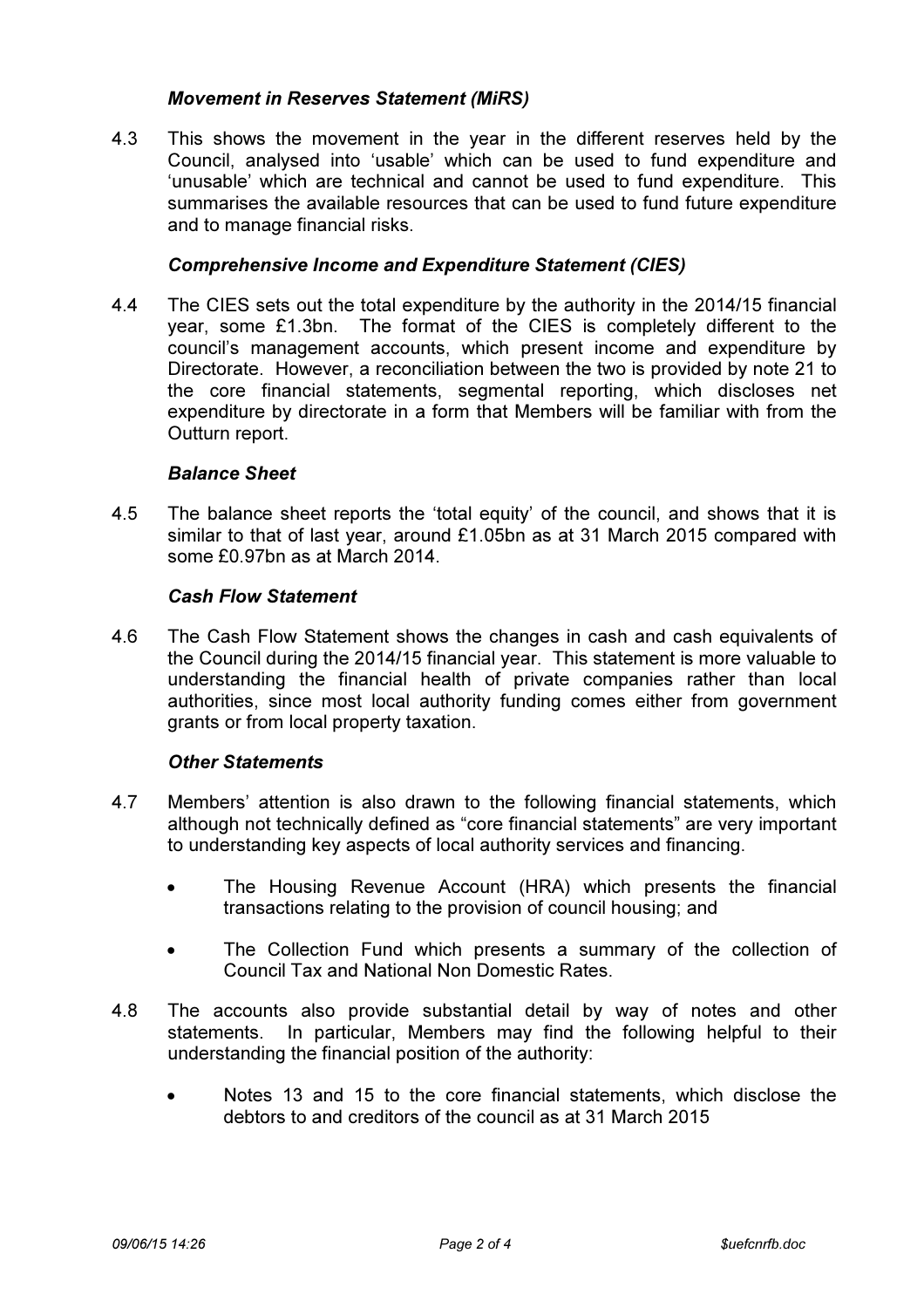- Note 8 to the core financial statements, which discloses the level of earmarked revenue reserves and the purposes for which these are held.
- 4.9 The format of the accounts is essentially prescribed. As a result the document is long and detailed. Members may have questions that they wish to pose to officers on points of detail. Appropriately qualified officers will attend the meeting and make their best endeavours to answer these. However, given the level of detail contained in the accounts it is possible that some questions of detail may not be capable of being answered at the meeting. If Members have such questions they are asked to submit them to Richard.lambeth@lewisham.gov.uk , ideally at least 24 hours before the meeting.

## 5 ISSUES FOR THE ATTENTION OF MEMBERS

- 5.1 In constructing the accounts officers have applied professional judgements in a number of areas. Some of these areas are where the appropriate treatment is subject to professional debate, and it is possible that the auditors may, during the course of their audit work, come to a different view, and as a result may recommend a different treatment.
- 5.2 Where future funding is uncertain, consideration needs to be given to 'impairing' (i.e. reducing) the value of assets that might be affected, for example if services are forced to close as a result. Although future government funding is less certain than it has been in previous years officers are of the view that there is sufficient certainty as regards funding in 2015/16 and subsequent years that such impairments are unnecessary.
- 5.3 Other areas where officers have been required to make judgements about possible future events include issues such as judging the amounts of the debts due to it that may ultimately not be paid and more technical issues such as the actuarial assumptions to apply to value future pension liabilities.
- 5.4 Last year it was concluded that full consolidated Group Accounts for the Council were not required on the grounds of materiality. This approach has again been taken for 2014/15. The Council's group interests are disclosed by means of the note on "Interests in Companies" (note 24).

# 6 FINANCIAL IMPLICATIONS

7.1 The accounts are a financial document, and present a picture of the council's activities in 2014/15 and its assets and liabilities as at 31 March 2015. However, there are no financial implications directly arising from the Panel considering the pre-audit accounts.

# 7 LEGAL IMPLICATIONS

7.1 Regulation 8(2) of the Accounts and Audit Regulations 2011 (the Regulations) means that local authorities are no longer required to obtain elected Members' approval of their pre-audit accounts. Regulation 8(3)(b) does require local authorities to have elected Members, by way either of a duly constituted